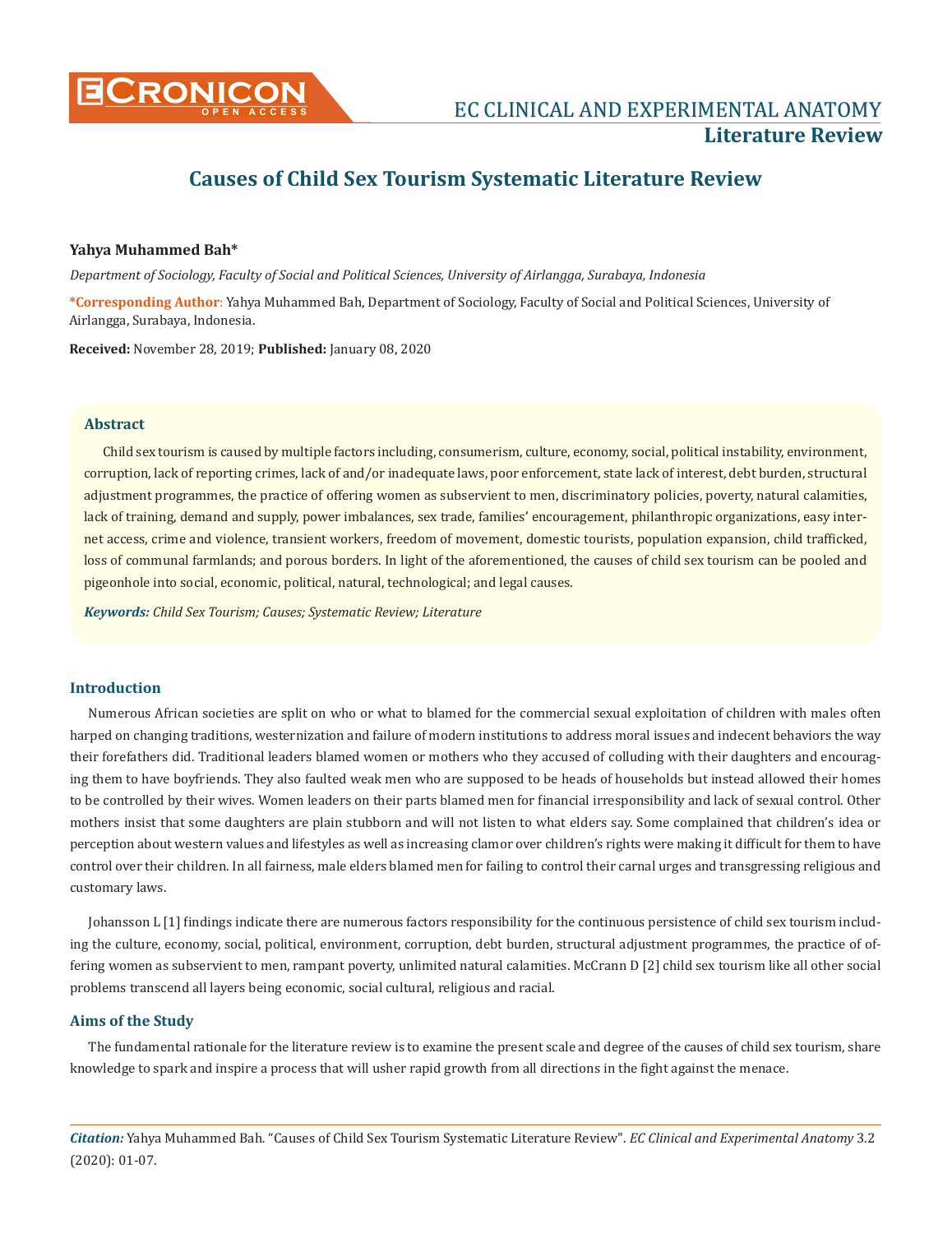## **Methodology**

A systematic review of the literatures using information collected from different sources was actuated. Google Search Engine was used to search these articles. During the search numeration combinations of words and phrases were used to ensure articles reflect the most recent knowledge and scholarly works. The systematic searches beget varied and voluminous articles which had to be sieved not only to meet the inclusion and exclusion criteria but to ensure the fundamental objectives of the study are wrangled.

Therefore, only peer-reviewed scholarly publications published after 2008 were selected except extras perceived to be of fundamental mileage to the study. However, articles published by staunch international organizations known to have been working in the protection of children for years and has produced indefatigable knowledge in commercial sexual exploitation of the children were stealthily appraised.

#### **Inclusion and exclusion procedures**

The underneath procedures were followed in articles inclusion. That is, only:

- 1. Peer-reviewed scholarly articles.
- 2. Peer-reviewed scholarly articles on child sex tourism.
- 3. Peer-reviewed scholarly articles published from 2008 to 2019.
- 4. Articles on international or regional perspectives on child sex tourism.
- 5. Articles on child sex tourism published by internationals organizations with years of meritorious experiences in child protection.

To exclude some articles from the review, the below captioned criteria were applied. That is:

- 1. Non-peer reviewed articles.
- 2. Articles published before 2008 unless critical and impactful.
- 3. Media generated articles including newspapers.

In spite of the fact that both qualitative and quantitative articles were trawled, majority of the literatures reviewed were 17 (seventeen) which is largely due to a dearth of data.

In essence, only peer-reviewed articles and publications by international organizations considered to be trustworthy because they occasioned standard, ethical and robust studies.

# **Discussions**

The literature review has divulged a wide range of causes which lead to child sex tourism.

#### **Social causes of child sex tourism**

All of us are circumambient by different social environments which together influence who we are. These social institutions include the microsystem (i.e. the family, school, neighborhood, etc.), mesosystem (i.e. interactions between the microsystems themselves), ecosystem (i.e. those social institutions that we are not directly interacting with but do affect us because they affect someone critical in our life e.g. the interactions between parents and their workplaces) and the macrosystem the outermost layer which encompasses the laws, policies, cultural values, rules, customs, etc. Therefore, it is obvious that our social environment does not only wobble our physical, social, cognitive and psychological development but equally our social behaviors and expectations as it significantly influences what is to be regarded acceptable and unacceptable. In a society where there is ferocious competition for limited resources the moral barometer is not only subjected to oscillation but putrefaction endangering other people's lives especially the vulnerable group. Thus, in spite of the paucity of data some empirical evidences pertinaciously linked child sex tourism with the unswerving moral putrescent at worst genocide. This assertion concurred with the findings of many scholarly publications as captured underneath.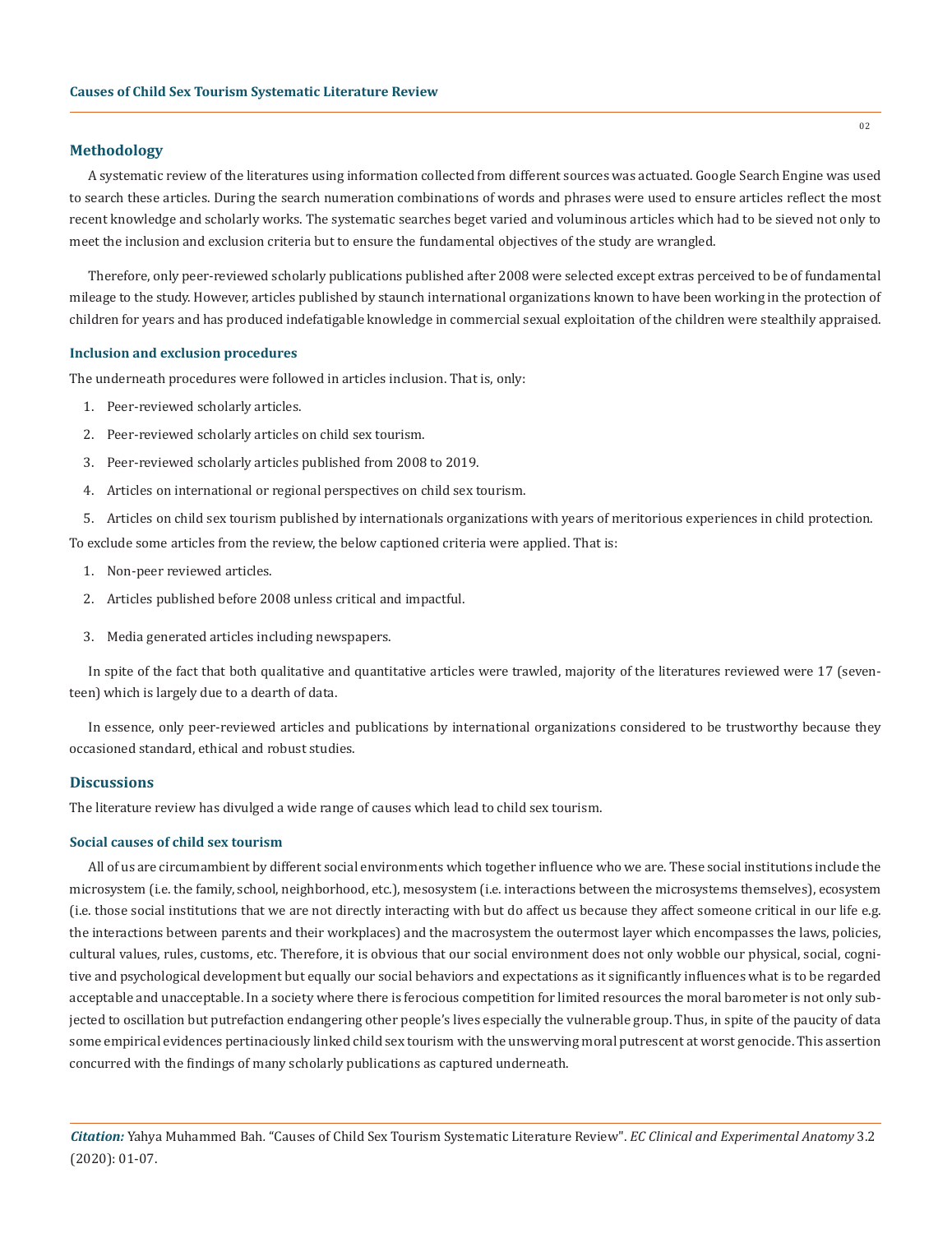Hawke A., *et al.* [3] half the world population domicile in South Asia where tourism is a principal source of revenue for most nations and communities with the booming of the domestic tourism and the social norms condoning boys engagement in street based-sexual exploitation and girls victimization in brothels and other venues, child sex tourism is on the increase. Similarly, Montgomery H [4] divulged child sex tourism does not happen in the vacuum and as such cannot be abrogated from the cultural and socioeconomic situations of the country but hardly considered and fought against. Hodgson G (n.d.) as quoted in Fredette K [5] impacted, child sex tourism though driven by economic gains, consumerism, logging projects destroying forestlands, rural poverty exacerbated by population spike and rapid urbanization are critical factors to reckon with. Furthermore, Zafft R., *et al*. [6] revealed, the causes of child sex tourism are diverse, multifaceted and deeply rooted in socio-economic, cultural, government structures, educational, military occupation, poverty, cultural norms, easy travel, demand and supply, government offering women hostesses to influential visitors, unregulated industries, nations' dependency on the sex industry.

Curley M [7] in a study conducted in the norther province of Thailand unveiled, two-third of the families who sold their daughters preferred to purchase color television and video gadgets though they are capable of keeping their girls in the alternate. McCrann D [2] reports, contextual factors exacerbating the problem of child sexual abuse include patriarchal nature of society, the transactional nature of sexual relations, the low status of children, and the assumption that children are free from HIV virus. McCrann D [2] the patriarchal nature of society has made women and children vulnerable. Johansson L [1] points, the causes of child prostitution are a product of country's history and culture (M'Jid, Najat Maalla, 2014) a former UN Special Rapporteur on the sale of children, child prostitution, and child pornography.

Additionally, Hawke A., *et al.* [3] vouch safe, though Australia and New Zealand have efficient child protection mechanisms but as an emerging destinations where the awareness of the phenomenon and inadequate laws coexist with strong indigenous norms that fuels the risk, for example, child marriage, forbearance for violence and commercial sex, sexual taboos; and low regards for children, children are increasing becoming vulnerable**.** Bad social norms for example, male superiority, females being regarded as passive of male sexual desire, victims being regarded as complicit in sexual exploitation, families and communities rejection and ejection of homosexuals all contribute to the increase vulnerability of children to sexual exploitation. Chinese erroneous belief that having sex with children can be rejuvenating or can bring good luck to a business travel and the fact that it is the most populous country, the second biggest economy in the world and tourism is on the increase in the country, empirical evidences strongly indicate that child sex tourism will be on the increase if not muzzled. Prodigious growth of unregulated orphanages by foreigners and parents voluntarily giving their children created fertile ground for child sex as most proprietors allowed in all types of visitors as long as they have paid the visiting levy. McCrann D [2] the avoidance of HIV has equally contributed to child sexual abuse as perpetrators believed children are virgin.

Fredette K [5] reports, in addition to the economic and political factors, child sex tourism is caused by deeply rooted cultural beliefs and stereotypes, child sex being approved pegged on male dominance beliefs, false believed that children are less likely to be HIV positive; and the strong conviction that children should support their aging parents by all means. Frederick J (2010), in a closely related study divulged, the culture of freedom of movement in South Asian societies often result in boys being prostituted in the streets, beaches, parks, entertainment districts and transits hostelry clubs while girls in establishments like brothels, bars and even Five-Star hotel added Hawke A., *et al* [3].

## **Economic causes of child sex tourism**

Studies have emphasized the significance of economic factors that often inveigled people into criminal activities including child sex tourism. With the industry estimated to yield \$2.8 billion yearly in USA alone [8] it is axiomatic that there are elephantine economic returns for notorious cartels including perpetrators, intermediaries, clubs, bars, hotels, brothels, managers, families and amoral security and judiciary personnels. With the anomalous level of unemployment, underemployment, widening economic gaps, debt burden, market demand, conspicuous adult sex trade, transient workers, population detonation, farmlands banishment, etc. the economic impulses to engage children in commercial sexual exploitation including child sex tourism is stalwart.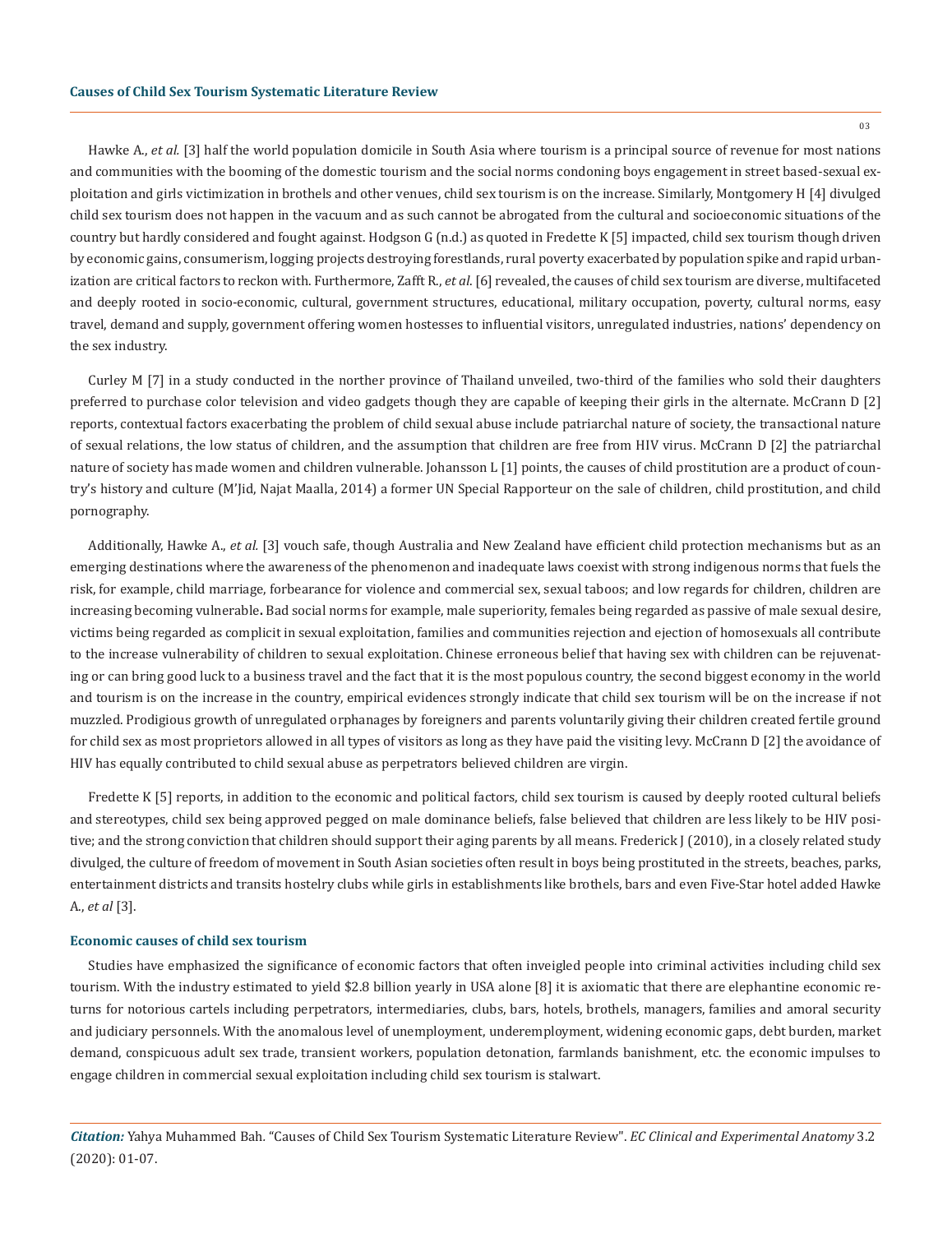Fredette K [5] asserted, the widening economic gaps between developing and developed nations compels impoverished destinations to welcome sex tourists with large disposable income. Similarly, Hawke A., *et al.* [3] numerous nations heavily depend on travel and tourism to bolster their national developments and so too are some households relying on jobs created by the industry thus, escalating the possibilities of not reporting child sex tourism plus the lack of enforcement of legislations meant to regulate the industry. Often, the tourism industry creates opportunities to facilitate the exploitation of children for instance, with disruption of local economies, perpetrators avail themselves of the tourism infrastructures to reach children.

Russell S (2004) as cited in Fredette K [5] laments, because financial gains from illegal trade surpass legitimate wages, impoverished families forced to pay loans with exorbitant interest sometimes; families nimbly succumbed to child sex tourism. In Curley's [7] in Thailand it is not unheard of for parents to sell their daughters into sex tourism to resolve family financial crisis for example, to settle debts to continue farming on rice fields to avoid destitution or just to acquire new goods due to modernization for instance, a new television set. McCrann D [2] poverty was the primary explanation for child sexual abuse as victims and families condoned it because they desperately needed financial support for survival.

In addition, Hawke A., *et al.* [3] unearthed, the presence of adult sex or entertainment trade embolden child sex tourism as the situations present opportunities for situational offenders and child sex recruiters under the disguise of legal businesses like domestic help recruitment agencies. Hawke A., *et al.* [3] Canada and USA are known to be a long time source for perpetrators however; there are evidences that their children are becoming victims at a much younger age due to a combination of factors including sex for survival, increase demand by business travelers attending conferences, transient workers and easy access to internet and other communication technologies by children. In East Asia domestic travelers far outnumber foreign ones and the fact that business travel is increasingly accompanied by the rise of a corporate culture entailing participation in after-hours "meeting" characterizing by alcohol consumption and sex, evidences suggest the domestic tourists should be a cause for concern. Fredette K [5] there is no single cause for child sex tourism but what is certain is it operates on demand and supply principles.

Similarly, Curley M [7] revealed, though modernization and globalization has resulted in the increase of wealth especially among the elites it has caused impoverishment in the majority due to the dismantling of traditional families, subsistence farming, loss of communal land, shifting from subsistence farming to cash-crop farming and new government policies in favor of mechanized agriculture sending poor farmers away from their lands into slavery. The population expansion has resulted in massive poverty thus, creating a fertile ground for the supply of children whom the traffickers can easily mastermind and exploit.

## **Political causes of child sex tourism**

Political stability ever since is a fundamental requirement for inclusive, equitable and sustainable development. With political stability peace and process is assured to all citizenry as communities can reap the benefits of their natural and human endowments. However, when stability aquaplane, either through accidents or calculated bashes, not only developmental achievements are loss but equally lives and means of survival. When peace and conventional means of survival cannot be assured, desperation rein. With desperation, vulnerability to all menaces is heightened including sex for survival.

Walters J., *et al.* [9] comments, the fundamental causation of child sex tourism in Latin American nations include poverty, political and economic instability, literacy, limited employment opportunities, broken home, families selling their children, easy access to internet; and bleak financial circumstances for families. Curley M [7], sex tourism thrives in southeast Asia due to five main factors namely, devastating poverty, armed conflicts, rapid industrialization, an exploding population growth; and radical transition, the brunt of which is bore by impoverished families.

Similarly, OHCHR (2017) as cited in Johansson L [1] reported, the wellbeing of many children are in catastrophic situations largely due to their national social policies and structures which discriminate against children based on both gender, social and economic status.

*Citation:* Yahya Muhammed Bah*.* "Causes of Child Sex Tourism Systematic Literature Review". *EC Clinical and Experimental Anatomy* 3.2 (2020): 01-07.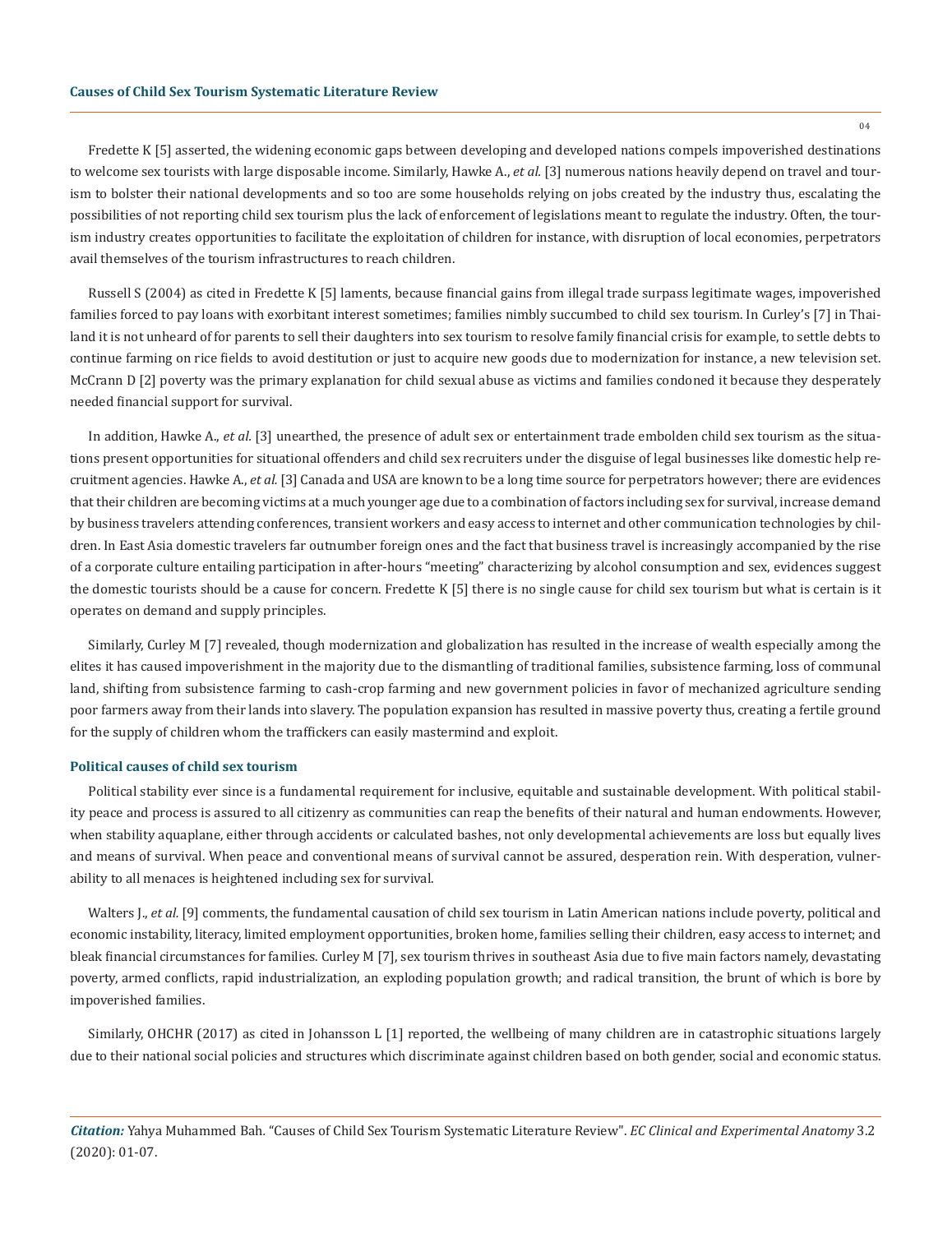Fredette K [5] mapped out, lack of interest in child protection due to inadequate policies and laws, rampant corruption, tolerant of child sex tourism as non-serious offense, granting license to perpetrators to continue victimizing children with impunity and soft hands, patrons acting with no ion of fear of any punishment safe deportation, tantamount to unreserved approval of child sexual abuse. Like some Chinese officials who argued that prostitution is inevitable in any emerging economy, the states that enact policies that indirectly encourage rapid development of prostitution such as the provision of sexual services to foreign military on overseas deployment indirectly sting the growth of the trade despite the anticipated financial returns and support by the World Bank.

Comparably, Hawke A., *et al.* [3] delineated, when crimes are no investigated and perpetrators prosecuted a culture of impunity rein in, paving the way for organized crime and continuous abuse; and under such circumstances victims and families have reasonable grounds not to trust authorities to blazon child abuse.

#### **Legal causes of child sex tourism**

The progress of any society cannot be severed from effective and efficient justice delivery system. For state to deliver justice, it must promulgate laws and enforce them without fear and favor. Therefore, in the absence of any accountable, independent and corruption immune judiciary, order and moral consciousness becomes scarce commodity paving ways for all genres of social villainies including commercial sexual exploitation of the minors.

Hawke A., *et al.* [3] adumbrates, over the years, the Western European countries have been the sources of child sex offenders, however, the trend is changing not only because they are the number one tourist destination welcoming more than half the global tourists leaving their children vulnerable but also the Central and Eastern European countries which often lack proper legislations to protect children are rapidly emerging as source. Crime and violence often fuel child sex tourism as it results in massive poverty, unemployment, family breakdown, violent gangs; and children running away from homes living in the streets aggravating child sex tourism. Many countries and households rely on income from tourism and travel industry for their survival which has not only increased vulnerability but sparged reporting crimes and the enforcement of child protection critical laws. Fredette K [5] the rate of child sex tourism offenses in comparison to the limited conviction undoubtedly manifest crummy enforcement of legislations. Similarly, under training of security and judiciary officials does not only permit the continuity of the outdated practices in which children are adversarial questioned but treated as culprit resulting in incomplete information gathering, intimidation and lack of cooperation from children which subsequently compromises the whole proceedings however, allowing children to testify via video links can be viable and affordable option.

#### **Natural causes of child sex tourism**

Natural calamities are common phenomena nowadays the aftermath of which can be cataclysmic both to human kind and infrastructural developments. In some instances, communities are completely wash off their hard-earned properties and even family members. Under such defoliated or doomed circumstances safety and survival becomes the cardinal priority. In the search for safety and survival some are cajoled into criminal activities and others rendered victims.

Curley M [7] chronicled, disasters and porous borders are also known to have made children more vulnerable for sex trafficking as was the case during 2005 tsunami in which lot of Indonesian children were trafficked despite the government criminalization of it.

#### **Technological causes of child sex tourism**

Today, access to technology is a requisite for inclusive, equitable and sustainable development due to its transformative potentialities. Thus, to transform communities socio-economically and even politically, technology must not only be diverse, progressive but equally available, accessible, affordable; and users-friendly to all. With these fundamental requisites, technology, more especially with the internet, the world is at the fingertips of many people to both create and clutch opportunities and at worse making the commissioning of crime easy, quick and hard to discern rendering several people vulnerable.

05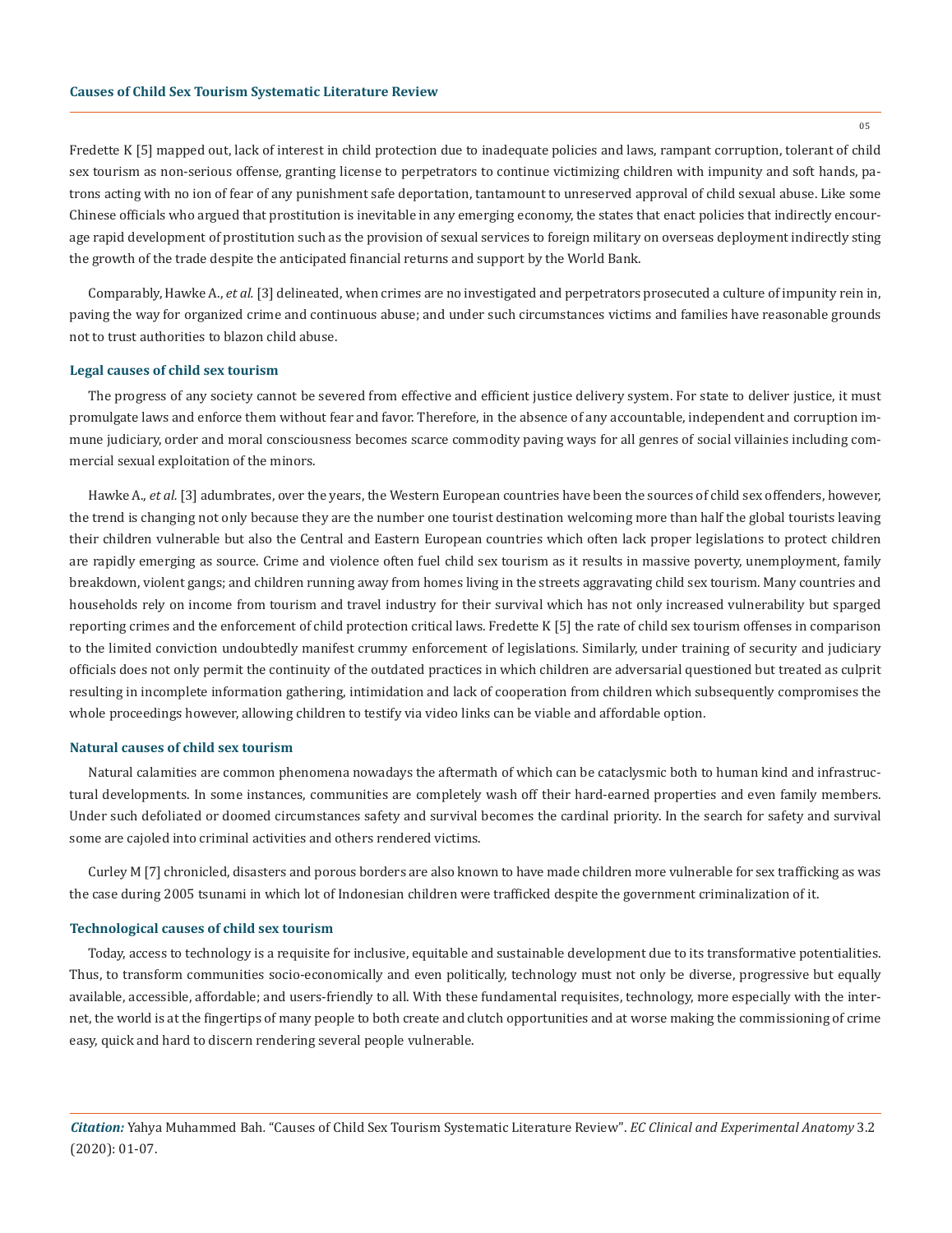06

Terre des Hommes (2014) as quoted in Hawke A., *et al.* [3] heralds, the proliferation of the internet and associated technologies has exponentially altered the methods of solicitation and exploitation of children by making it easier, faster and cheaper for online grooming, cybersex, webcam, etc. resulting in tens of thousands of children in Philippines alone be engaged in webcam child sex tourism in which children perform sexual act in front of a camera controlled by the abuser through a local intermediary. Similarly, Hawke A., *et al.* [3] unearthed, with the unprecedented easy access to mobile technology and expansion in the travel and tourism infrastructures couple with inadequate legislations to punish perpetrator to instill fear plus poor social services to victims, children are becoming most susceptible to child sex tourism in South Asia [10-16].

## **Limitations of the Study**

The fundamental limitations of the study include being conducted within very short period of time, there was no financial support from any institution or individual and above all, the articles reviewed were not without limitations:

- 1. It was not exhaustive review of the literatures on the menace.
- 2. The review was not on all facets of the menace since the causes can be inextricably linked to many other critical strands.
- 3. The cut-off year for the commencement of the reviewed has debarred some expository studies.
- 4. Reviewing articles that are easily accessible disbars hermeneutic and probably more up to date ones.

## **Summary and Conclusion**

Poverty, which is commonly cited, cannot be the sole justification for the commercial sexual exploitation of children, even though it contributes to an environment that may sequel to such exploitation. In summation, a range of other complex contributing factors include consumerism, culture, economic disparities, social, political instability, environment, corruption, lack of reporting crimes, lack of and/or inadequate laws, poor enforcement, state lack of interest, debt burden, structural adjustment programmes, the practice of offering women as subservient to men, discriminatory policies, poverty, natural calamities, lack of training, demand and supply, power imbalances, sex trade, families encouragement, philanthropic organizations, internet access, crime and violence, transient workers, freedom of movement, domestic tourists, population expansion, child trafficked, loss of communal farmlands; and porous borders which can be simply pooled and catalogued into social, economic, political, natural, technological; and legal causes.

# **Bibliography**

- 1. [Johansson L. "Child Prostitution in South East Asia" \(2017\).](https://www.diva-portal.org/smash/get/diva2:1177268/FULLTEXT01.pdf)
- 2. [McCrann D. "An Exploratory Study Of Child Sexual Abuse In Tanzania" \(2017\).](https://arrow.dit.ie/cgi/viewcontent.cgi?article=1080&context=appadoc)
- 3. Hawke A., *et al*[. "Global Study on Sexual Exploitation of Children in Travel and Tourism" \(2016\).](http://cf.cdn.unwto.org/sites/all/files/docpdf/global-report-offenders-move-final.pdf)
- 4. [Montgomery H. "Buying Innocence: Child Sex Tourists in Thailand".](https://www.tandfonline.com/doi/abs/10.1080/01436590802106023) *Third World Quarterly* 29.5 (2008): 903-917.
- 5. [Fredette K. "International Legislative Efforts to Combat Child Sex Tourism".](https://lawdigitalcommons.bc.edu/cgi/viewcontent.cgi?article=1019&context=iclr) *Boston College International and Comparative Law Review* [\(2009\).](https://lawdigitalcommons.bc.edu/cgi/viewcontent.cgi?article=1019&context=iclr)
- 6. Zafft R., *et al*[. "A Survey of Child Sex Tourism in the Philippines" \(2010\).](https://digitalcommons.unl.edu/cgi/viewcontent.cgi?article=1021&context=humtrafconf2)
- 7. [Curley M. "Combating Child Sex Tourism in South-East Asia: Law Enforcement Cooperation and Civil Society Partnership".](https://onlinelibrary.wiley.com/doi/abs/10.1111/j.1467-6478.2014.00667.x) *Journal of Law and Society* [41.2 \(2014\): 283-314.](https://onlinelibrary.wiley.com/doi/abs/10.1111/j.1467-6478.2014.00667.x)
- 8. Bouche V., *et al*[. "Estimating demand for illicit massage businesses in Houston, Texas".](http://vanessabouche.com/wp-content/uploads/2017/10/BoucheCrotty2017.pdf) *Journal of Human Trafficking* (2017).